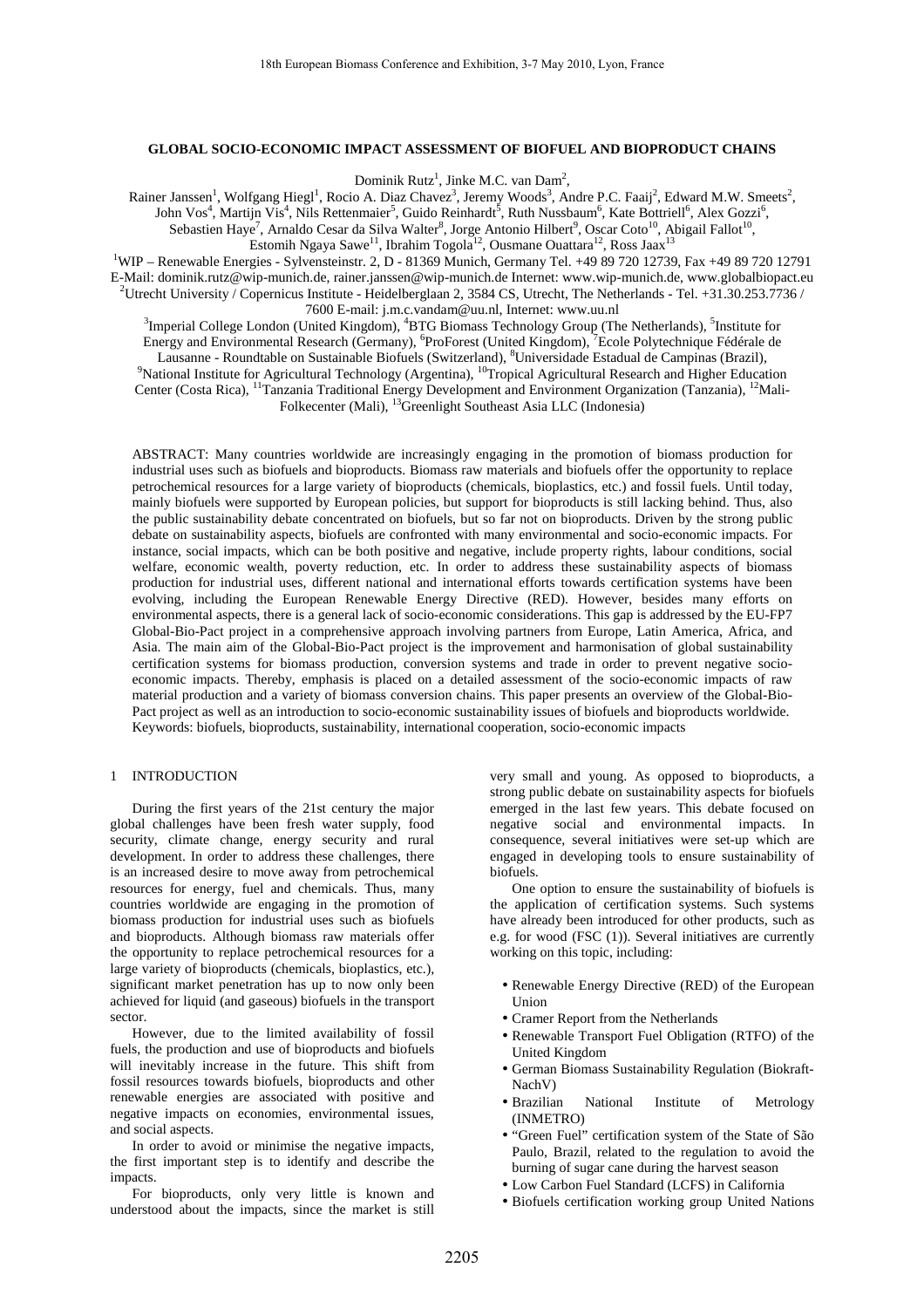Environment Programme (UNEP)

- Global Bioenergy Energy Partnership (GBEP)
- Roundtable on Sustainable Biofuels (RSB)
- Roundtable for Sustainable Palm Oil (RSPO)
- Round Table on Responsible Soy (RTRS)

One of the most important governmental initiatives was the introduction of the "Directive on the promotion of the use of energy from renewable sources" (Renewable Energy Directive - RED) of the European Union [1], which also includes sustainability aspects of biofuel production.

The RED includes concrete *environmental*  prerequisites for biofuels. It also includes reporting obligations for the Commission on the impact on *social*  aspects in the Community and in third countries of increased demand for biofuels. Based on the results of these Commission reporting obligations on social sustainability, a revision of the Renewable Energy Directive is foreseen to possibly include additional criteria ensuring the socio-economic sustainability of (biomass and) biofuels.

In order to evaluate impacts of biomass production and processing for biofuels and bioproducts reliable data and profound research is needed. Currently, most sustainability schemes face the lack of reliable data on two issues, namely on (1) socio-economic impacts of biomass production and conversion and (2) the use of biomass for bioproducts, since currently mainly biofuels and not bioproducts are investigated. Furthermore, the true impact of the industrial use of biomass and bioproducts on global food security (e.g. for 1st and 2nd generation biofuels) as well as the detailed interaction and relationship between certification schemes and world trade in biomass and bioproducts is not well understood.

These main knowledge gaps for the development of sustainability criteria and effective certification schemes are addressed by the Global-Bio-Pact project in a comprehensive approach involving partners from Europe, Latin America, Africa, and Asia. The activities of the Global-Bio-Pact project serve as coordination platform to directly provide recommendations on how to integrate socio-economic sustainability criteria in the Renewable Energy Directive.

## 2 THE Global-Bio-Pact PROJECT

The main aim of the Global-Bio-Pact project is the improvement and harmonisation of global sustainability certification systems for biomass production, conversion systems and trade in order to prevent negative socioeconomic impacts.

Thereby, emphasis is placed on a detailed assessment of the socio-economic impacts of raw material production and a variety of biomass conversion chains. The impact of biomass production on global and local food security and the links between environmental and socio-economic impacts are analysed. Furthermore, the Global-Bio-Pact project investigates the impact of biomass production on food security and the interrelationship of global sustainability certification systems with the international trade of biomass and bioproducts as well as with the public perception of biomass production for industrial uses. Finally, Global-Bio-Pact develops a set of socioeconomic sustainability criteria and indicators for inclusion into a future effective certification scheme, and the project elaborates recommendations on how to best integrate socio-economic sustainability criteria in European legislation and policies on biomass and bioproducts.

The Global-Bio-Pact project "Global Assessment of Biomass and Bioproduct Impacts on Socio-economics and Sustainability" (Contract No. FP7- 245085) (Figure 1) is supported by the European Commission in the Seventh Framework Programme for Research and Technological Development (FP7). Global-Bio-Pact is coordinated by WIP Renewable Energies and runs from February 2010 to January 2013.



**Figure 1:** Global-Bio-Pact logo

# 3 OVERVIEW ON SOCIO-ECONOMIC IMPACTS

Generally, socio-economic issues are covered by many local, national, and international legislation and agreements.

On international level, the most important declarations include the Declaration of Human Rights adopted by the General Assembly of the United Nations in 1948 and the United Nations Millennium Development Goals adopted in 2000. Furthermore, also the international labour standards of the International Labour Organisation (ILO) are an important agreement focussing on worker rights. These agreements include various aspects which are also relevant to the value chain of bioproducts and biofuels, especially if they are internationally traded.

Since Global-Bio-Pact has just recently started, the following chapters shall provide an introduction on several socio-economic impacts of biofuel and bioproduct value chains.

#### 3.1 Gender aspects

Gender aspects in the bioenergy field in developed countries are important, but usually more related to the general gender situation in a country and not specifically related to bioenergy.

In developing and emerging countries the general situation of women in rural areas are often weak. For instance, in many developing countries, most of the land is owned by men and not by women, and health conditions are also disadvantageous for women. The general situation depends upon the cultural framework, social status, and the rights of women in a specific country. In the bioenergy/bioproducts field, gender issues are much more important for developing and emerging countries than for developed countries due to several reasons which are explained below.

Traditional use of bioenergy (firewood) is still one of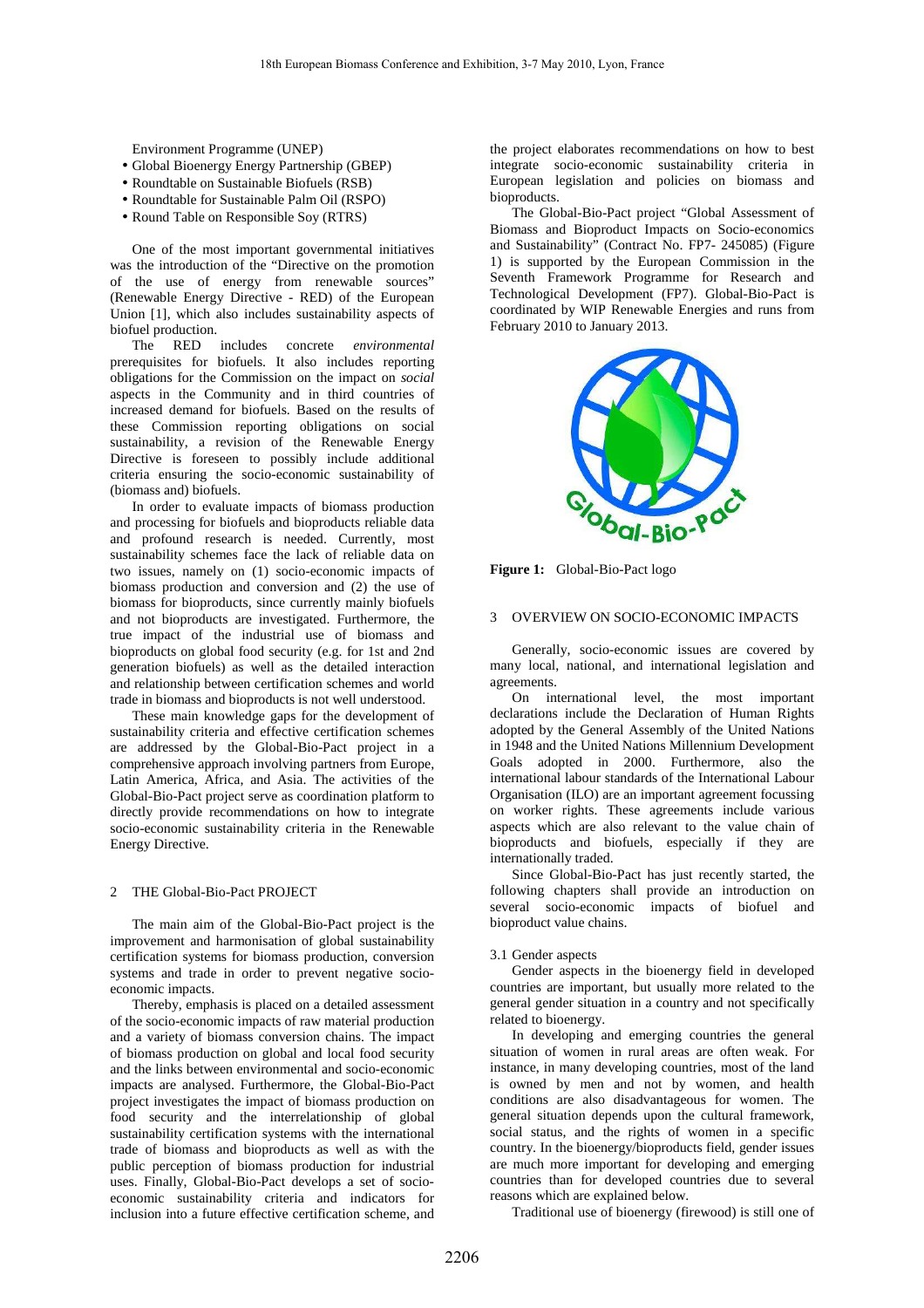the most important energy sources for households in developing countries. Women are primarily responsible for activities such as preparing food, gathering firewood, collecting water, and growing crops. The use of firewood for cooking is harmful to the women's health due to inhouse air pollution.

Modern bioenergy may create several advantages for women and improve the overall situation of women in developing countries. Thus, on the one hand, the substitution of traditional fuel, such as firewood by modern bioenergy carriers (e.g. ethanol) reduces in-house respiratory intoxication, avoids the destruction of valuable trees and shrubs, and decreases the time spent for collecting firewood. On the other hand, the initial investment and operation costs for modern bioenergy stoves may be higher.

However, there is also the risk of harming women, especially if bioenergy/bioproducts are not produced for local use, but on industrial scale for external markets. This is especially relevant if bioenergy production competes, either directly or indirectly, with water and firewood supplies. The establishment of energy crop plantations on "marginal" lands might negatively affect women's ability to meet household obligations, including traditional food provision and food security. The establishment of such plantations might also lead to a loss of wild edible plant species, which women are usually responsible for collecting and preparing and which play a key role in the food security of rural households. At the same time, biofuels production might also affect men's contribution to household food security, due to its potential negative impact on ruminant production (cattle, sheep and goats), which men are often responsible for. The combination of these processes would have a negative impact on the food security of rural households [2].

Women, in particular, tend to have specialized knowledge about the patterns and uses of local agrobiodiversity [2]. The potential depletion of natural resources may place an additional burden on rural farmers' work and health, in particular on female farmers.

Women working on plantations for industrial bioenergy/bioproducts generally tend to be disadvantaged, compared to men, also in terms of employment benefits and exposure to occupational safety and health risks. A significant (and growing) number of agricultural workers in developing countries are employed on a seasonal and often on a casual or temporary basis with limited, if any, social security, including medical assistance. An increasing share of these workers is women [2]. Reliable data on the share of women waged agricultural workers are difficult to obtain, given the prevalence of informal labor arrangements. There is evidence, however, that this share has been rising worldwide and women now account for 20-30% of total waged agricultural workers [2].

There is evidence that women tend to receive on average less training and instruction than men, they often do repetitive work that can result in health problems, and face reproductive hazards as a result of exposure to agrochemicals. In Malaysia, for instance, women, who represent about half the workforce on plantations, are often recruited as sprayers of chemical pesticides and herbicides, without proper training and safety equipment. This may have serious implications for the long-term health of these women workers [2].

# 3.2 Employment opportunities and risks

The growing global demand for bioenergy and bioproducts is regarded as a way to create new employment opportunities in rural areas, thus leading to increased income generation and rural development. Employment increase is generally related to all steps of the value chain, from agricultural feedstock production, to the conversion process, and to the end use. For instance, in comparison to fossil fuels, the employment rate of biofuel production is much higher.

However, the positive or negative impacts on employment largely depend on the scale of the production systems. With the increasing mechanization of agricultural production in many countries, and the substitution of traditional agricultural systems, the number of agricultural jobs associated with the production of liquid biofuels is likely to decrease over time.

# 3.3 Working conditions

Generally, working conditions are regulated by national and international legislation (e.g. ILO). However, it is argued that in some cases, legislation is not enforced. A large share of the agricultural jobs in the biofuel industry would be of poor quality and targeted mainly to low-skilled seasonal agricultural workers (often migrants), who tend to be particularly vulnerable. Nevertheless, this is not a problem specifically addressed to the production of bioenergy/bioproducts but rather to the general legislative enforcement in a country. Thus, working conditions shall be ensured, independently if in the fields of bioenergy, bioproducts, other agricultural commodities, or even in the crude oil sector. In any case, specific studies and data on the working conditions on dedicated energy crop plantations are still scarce and have to be investigated in more depth.

# 3.4 Food security

Currently, the world food production is large enough to produce food to feed all people worldwide. Generally, the reasons for *food insecurity* are of national/local nature and manifold. The principal problem is that many people in the world do not have sufficient income to purchase enough food. Poverty is the principal cause of hunger. Furthermore, availability of suitable land to grow food at dedicated sites, instable economic systems, conflicts, agricultural commodity speculation and climate change are principle causes of food insecurity.

Bioenergy and bioproducts are currently not contributing to global *food scarcity*. However, this may change in the long-term as fossil resources become scarcer and land competition increases among the different sectors. Furthermore, several studies have shown that bioenergy and bioproducts are currently contributing only marginally to the increase of food prices and thus to reduced availability for the poor.

Increasing *food prices* may have large impacts on poor people in developing countries who spend a high portion of their income on food. On the other hand, increased commodity prices could contribute to rural development and poverty reduction since small-scale farmers gain more money from their products.

A number of developing countries that produce, or have the potential to produce, biofuels (or simply biofuel feedstock) are also food insecure. For this reason, it is important to assess the potential impacts of biofuels production on the food security of people living in these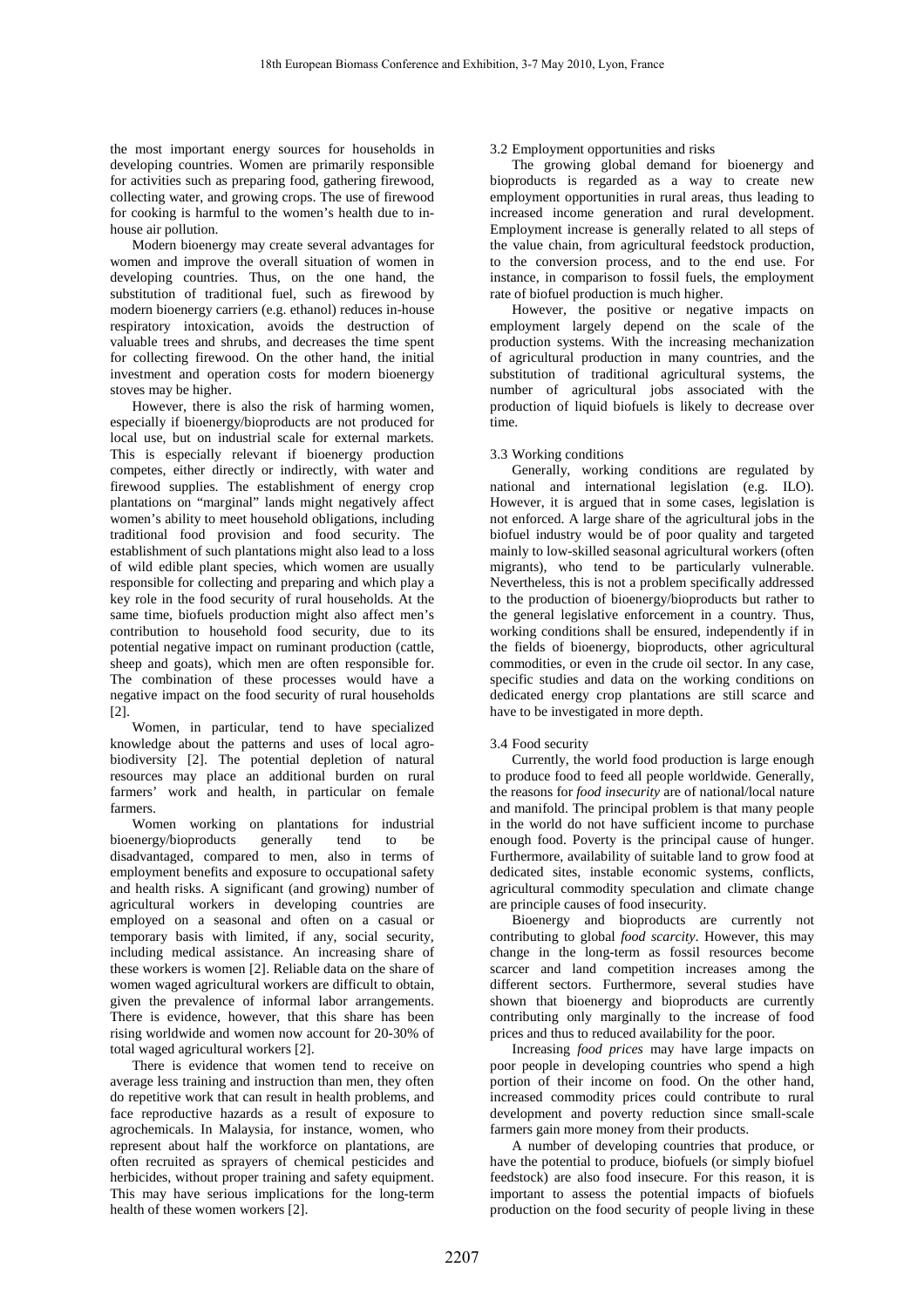countries. The establishment of energy crop plantations and the impacts of the increasing demand for liquid biofuels on food prices might affect at least two key dimensions of food security – availability and access [2].

A strategic objective would be to develop integrated agricultural systems for the simultaneous sustainable production of food, fuel and bioproducts.

### 3.5 Land use change

One of the most controversial subjects in developing countries is the issue of land occupation. Especially in Africa, land ownership systems are associated with uncertainties, since land property is often not officially secured, and cadastral registries are often non-existent. Land is often leased from the state or held communally and is not based on private property. Therefore, land rights are often in dispute. This uncertainty is crucial, since it does not allow for a calculation of how much land is actually available, how it is distributed across the country and how it is prevalently used. Against this background, potential development of the bioenergy sector could lead to increased demand for land and competition among actors, thus possibly exacerbating the aforementioned problems. This applies to both first- and second-generation bioenergy production from dedicated energy crops.

Previous to any land use change activity for bioenergy and bioproducts, it is important to investigate whether there is enough arable land available for food and feedstock production at the dedicated site. Furthermore, it needs to be investigated if land cultivation is possible in terms of soil conservation and efficient water use. Expansion of current bioenergy/bioproduct production is criticized especially in countries where food security is precarious since it is believed that bioenergy production aggravates competition about limited land resources [3].

In some areas (e.g. in Argentina, Brazil) the livestock sector may be affected by the production of liquid biofuels. This is due to the conversion of grazing lands to energy crop plantations, and to increased livestock feed prices caused by the growing demand for agricultural commodities for the production of biofuels. This rising demand might also give rise to a potential competition for land between food and feedstock production [2].

Due to economies of scale, generally the production of energy crops is more cost efficient on large scale. This may lead to an agricultural transition from small to largescale agriculture with extensive monocultures. Insight is needed on the effects of this transition, especially on social impacts [4].

Large-scale production of current generation feedstock is often criticized for depriving small farmers of their properties. Unclear land rights and poorly regulated land acquisition – conditions which often prevail in developing countries – lead to displacement of local farmers to non-arable regions or urban centers. These concerns are basically the same if dedicated energy crops are grown for first or second-generation bioenergy production [3].

According to [5], the early adapters in the biofuel market will be the larger farmers in areas with wellfunctioning markets. These farmers can afford the startup costs of converting land to another crop, expanding land under production, or changing the technological or labour inputs.

Large-scale plantations for the production of liquid

biofuels require intensive use of resources and inputs to which smallholder farmers (particularly female farmers) traditionally have limited access. These resources include land, water and especially modern agricultural inputs (fertilizer, pesticide, seeds) [2]. If smallholders use these inputs, they may become highly dependent and risk severe problems due to potential market shocks such as rapid increases in the prices of agricultural inputs [2].

Furthermore, the early adapters are likely to do very well in the market. Later adapters, most likely the small farmers who take a longer period to e.g. accumulate start up costs, will enter a more crowded field of producers, leading to lower profits (or even losses). The expansion of production of biofuel feedstock will accelerate the transformation of the rural economic landscape through favouring large scale producers.

With careful planning, this displacement of small producers might be avoided through mandates or encouragement of arrangements that integrate small farmers with processing plants [5].

## 3.6 Change in traditional use and knowledge

The resilience of rural livelihoods might be reduced by the decline of traditional local knowledge linked to the loss of agro-biodiversity. The replacement of local crops with energy crop plantations would threaten especially the extensive knowledge and the traditional set of skills of smallholder farmers in the management of local crops. It would also threaten the knowledge related to the selection and storage of seeds and crops, all activities traditionally performed mainly by women [2].

The potential reduction in the number and the variety of animals (particularly ruminants) raised by smallholder farmers, due to biofuels production, would contribute to the decline of traditional local knowledge. This process would threaten, in particular, the knowledge related to the use of different animals and animal-derived products [2].

## 4 Global-Bio-Pact CASE STUDIES

In order to generate data on the ground, five in-depth Case Studies for socio-economic impacts are investigated in the framework of Global-Bio-Pact:

- Biodiesel from soy in Argentina
- Palm oil and biodiesel in Indonesia
- Bioethanol from sugarcane in Brazil and Costa Rica
- Jatropha oil and biodiesel in Tanzania and Mali
- $\bullet$  2<sup>nd</sup> generation biofuels and products from
- lignocellulosic material in Europe and North-America

In order to work towards sustainable biomass production, concrete on-site examples showing main areas of concern are good measures to practically analyse relevant socio-economic issues of biomass production. The Global-Bio-Pact Case Studies focus on different bioproduct/biofuel life cycles and describe socioeconomic impacts, their interlinks with environmental impacts, and trade issues, as well as on implications in terms of sustainability and applications of certification schemes. Positive and negative socio-economic impacts on micro- and macro-level are currently assessed for all Global-Bio-Pact Case Studies.

The Case Studies were selected in order to balance the geographical distribution (Africa, Latin America,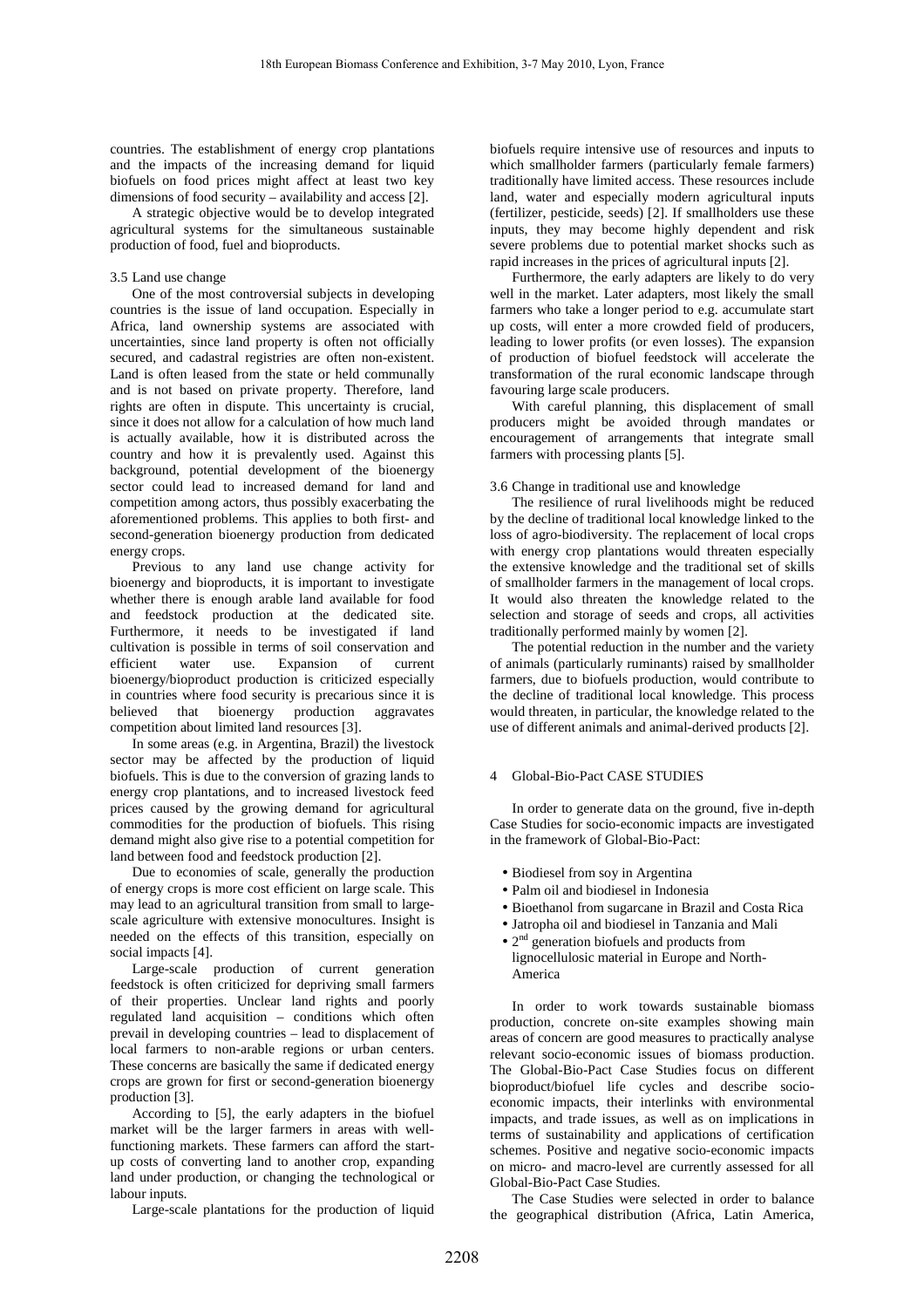Asia, Europe, N-America), feedstock sources (soy, palm oil, jatropha, sugarcane, lignocellulosic feedstock), conversion technologies (e.g. fermentation, pressing, transesterification, hydrolysis, gasification) and products (biodiesel, pure plant oil, ethanol, oil refinery, bioproducts, 2<sup>nd</sup> generation technologies). Thereby, the assessment focuses on existing conversion technologies since these are the current hotspots of socio-economic concern, but also include impacts of future technologies which are not yet commercially available.

#### 4.1 Case Study 1: Soy in Argentina

The first Global-Bio-Pact case study is on biodiesel from soy and its related co-products.

Argentina is a main player in biodiesel production with a capacity of 1.6 million tons/year (2009) and investments that forecast a total production of 3 million t/a in 2011. According to the Argentine Biofuels Chamber, Argentina produced in 2009 about 10% of world biodiesel and still has a very large market growth. Currently, biofuel production in Argentina is mainly based on soy as feedstock and most biodiesel is exported.

In Argentina and other countries (e.g. Paraguay, Brazil), the main land use changes include deforestation, conversion of grasslands and pasture to crop fields and generally intensification of the agriculture. Its socioeconomic impacts on local people as well as the damage to the human health of local and indigenous communities have been a constant paradigm of the soy expansion.



#### **Figure 2:** Biodiesel plant (Argentina) [A]

The traditional soybean production areas are located in Las Pampas containing parts of Buenos Aires, Cordoba, Santa Fe and Entre Ríos. In recent years, however, agriculture (primarily soybean production) has extended to less fertile and more remote areas in the northeast and west of Argentina [6]. The recent land use changes in La Pampa province (Argentina) are mainly caused by economic incentives for the farmer, receiving high prices for annual crops, and the possibility to extend the production of profitable crops to other areas within the region. Livestock production is traditionally characterized by low productivity, income and profit. The need for large areas and the low profit per area makes livestock production only viable in areas where land prices are low. Thus, when infrastructure improves and more intensive land types such as soybean production starts to predominate, cattle production will be displaced, intensified or decreased [7].

The extension of new agricultural land for soy cultivation has often led to conflicts with local people or indigenous communities [8]. Tenants and communities have often problems to enforce their rights when large land owners or speculators claim land for soy cultivation.

Another controversial topic in relation to soy production in Argentina is the use of genetically modified (GMO) soy mainly for feed, but also for biofuels. GMO soy currently accounts for 99% of the soy production in Argentina. The social, economic and environmental impacts of GMO crops still need further analysis [4]. When genetically modified herbicide-tolerant soy was introduced in Argentina in 1998, it was rapidly adopted by Argentine farmers. The resistance of GMO soy to the herbicide glyphosate facilitated weed control and no-till farming.

The widespread and often indiscriminate use of glyphosate has caused dozens of cases of intoxication. Weeds that have developed glyphosate resistance require cocktails of highly toxic herbicides such as atrazine to control. Intoxication of rural workers and neighbouring communities has been reported throughout the soy producing provinces [9]. The study from [10] mentions that the intensification of soy monoculture at a large scale, along with transgenic technology and the lack of rotation cycles generates an ecosystem that does not permit co-existence with other crops and farmers. It also results to indiscriminate crop spraying and dependency on input products [10].

The required labour input for large-scale and mechanized agricultural soybean production in Argentina, generates around one labour place for every 200 hectares [11]. In comparison, small traditional farms practicing rotation with two crops generate around one labour place for every eight hectares. The low labour input for intensive soybean production generates a process of rural out-migration compared to more traditional production systems, destabilization of livelihoods and scarcity of jobs in the agricultural sector.



**Figure 3:** Soy bean (Argentina) [A]

Due to high inflation rates, food prices in Argentina have increased in the last few years although the government announces yearly a maximum price to avoid strong increases for the principal food products. The price of products falling in the category ''oils and fats'' increased strongly between 2002 and 2007 due to a strong international demand and insufficient production. As the price increased by 218% in the period 2002–2006, the government agreed to provide a subsidy to keep local price increases within a bandwidth. This agreement was ratified in June 2007. Related to this development, there was a shortage of vegetable oils (especially sunflower oil followed by other oil types), caused by limited production capacity and increasing (international)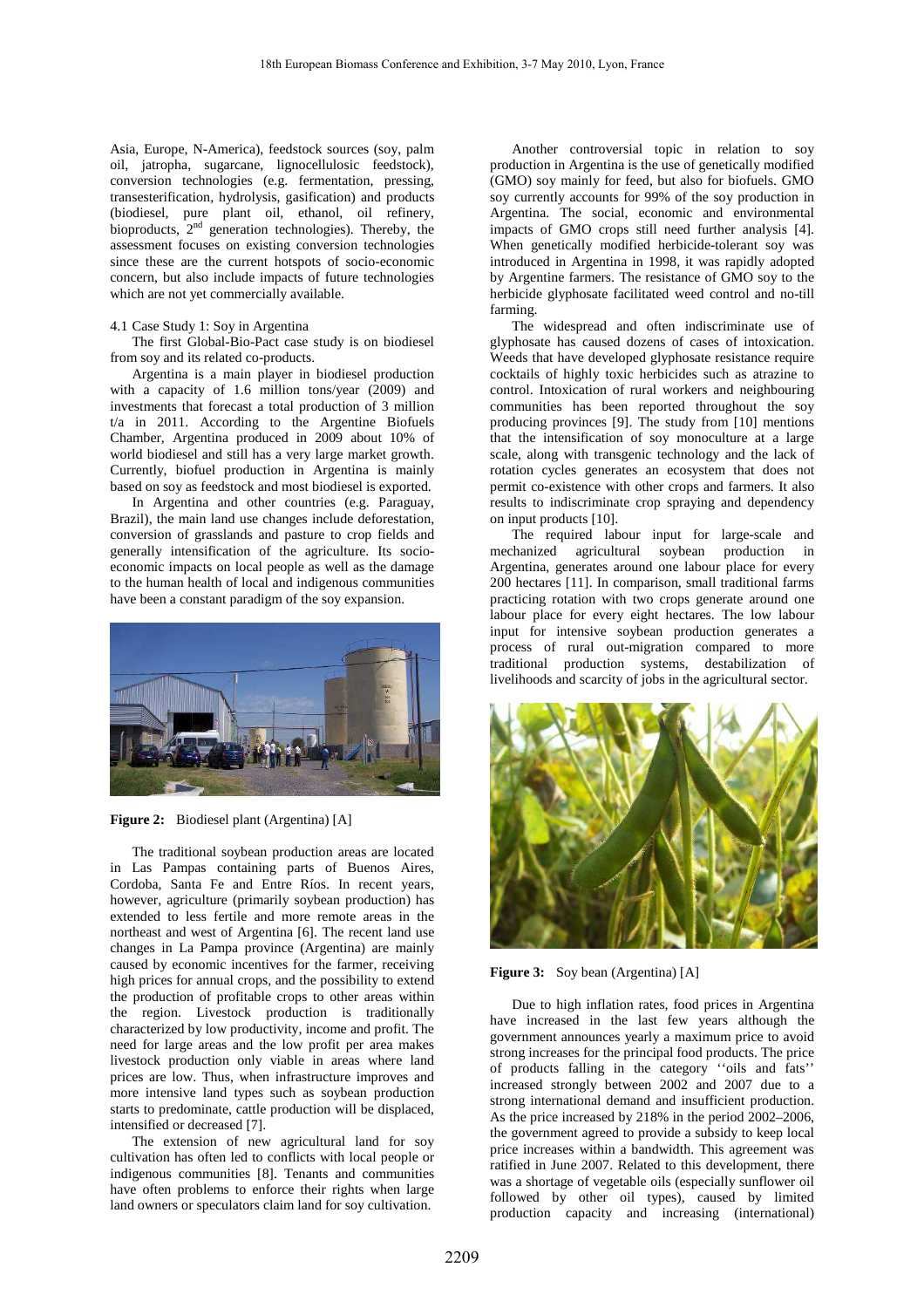demand. This example shows that the dynamics of food and feed prices over time is influenced by a wide range of factors (demand for land, development of international markets, growth of economies, labour costs, etc.). [12]

Land prices increased strongly in the last few years in Argentina. Average increases of 10% in agricultural land rents in 2006/2007 compared to the previous year are mentioned and similar increases (10–15%) are mentioned for 2007/2008. This is caused by various factors [12]. Land rents are pushed by high outputs and price levels for annual crops as soybean or maize. This creates good income perspectives for farmers, especially with the expectation of further increasing yields. Consequently, there is a high demand for renting suitable land for annual crop production and a supply that does not catch up. Also, the agricultural sector is seen as a secure financial investment. The increase in land rents as well as other costs and investment costs forces producers to select a crop with sufficient income [12].

Land use rights are officially laid down and described in Argentina. Land property is largely regulated through private ownership or tenure of land. In case the land is rented there are basically two forms of contracts. The first form is a contract in which the owner charges a fixed amount per year or per harvest. The second form is that the owner receives a certain percentage of the production obtained by the tenant [12].

The working conditions for employees in the soy value chain in Argentina are influenced by the Tripartite Declaration of Principles. The Argentinean government itself has subscribed the OECD guidelines for multinational enterprises. The Ministry of Labour has established the ''Network for Corporate Social Responsibility and Decent Work'' to promote Corporate Social Responsibility. This network of companies signed a Commitment to Corporate Social Responsibility and Decent Work in 2007 [12].

Rural work conditions in Argentina are regulated by specific resolutions. The 'Rural Worker License law' aims at regulating different aspects of the hiring process of permanent, temporary and harvest workers in the agricultural sector. The National Record Office of Rural Employers and Workers is established in 2001 to combat informal employment and to increase protection of workers. Literature sources show variable estimations about the amount of informal workers (with no to limited access to insurance) and formal workers in agriculture in Argentina. Accurate statistical data are difficult to obtain. Unofficial estimations range from 17.5% to 50% of the workers in the agricultural sector engaged in formal employment [12].

Violations against human rights related to the working conditions of employees and child labour are not mentioned as an issue in Argentina [12].

## 4.2 Case Study 2: Oil palm in Indonesia

Malaysia and Indonesia are the world's largest producers of palm oil, producing 86% of total global palm oil output in 2006. Other producing countries are Thailand, Nigeria, Colombia, Ecuador, Papua New Guinea, Ivory Coast, Costa Rica and Honduras. The primary mode of production is the large-scale monoculture production system. In addition, the sector counts more than a million of small scale producers with plots ranging from 1 to 50 hectares [13].

As palm oil is one of the major natural resources for bioproduct and biofuel production in Indonesia and as large impacts are expected, it was selected as Global-Bio-Pact Case Study.

Palm oil, which is extracted from the fruits of the oil palm, has many uses, for example in food products, cosmetics, animal feed, biofuels, and chemicals. Partly because the oil palm has the highest per-hectare yield of all edible oils and due to the steady increase of Indonesia's palm oil export, palm oil is foreseen to become one of the most important vegetable oils in the world. Thus, growers in Indonesia are increasing the production of palm oil to meet the global demand. The Indonesian Government promotes palm oil production to become the world's top producer of palm oil and at the same time it is regarded as a major tool of rural socioeconomic development.



## **Figure 4:** Oil palm fruits [B]

Although palm oil generates a considerable amount of foreign currency for Indonesia, its production may have significant negative environmental (e.g. deforestation) and socio-economic impacts resulting from large scale palm oil production. Examples are expropriation of community forest land, which deprives local communities of their livelihood resources. Large scale oil palm cultivation may also undermine local employment.

According to [13], land right conflicts are persistent in the oil palm plantation sector. Indonesia's forestlands provide livelihoods to some 100 million people, of which 40 million are indigenous people. Because these communities rarely have formal rights, licensed palm oil companies have taken over large tracts, which communities perceive as theirs by customary law.

Oil palm smallholders in Indonesia and Malaysia are usually fully dependent on neighboring plantation companies for inputs (e.g. seeds, fertilizer) and marketing [13]. As oil palm fruits have to be processed within 24 hours, smallholders have no choice but to supply their fruits to the CPO (2) mill of the plantation company. This may lead to exploiting their bargaining power and offering very low prices to smallholders, especially when there are no strong collective bodies defending their interests.

#### 4.3 Case Study 3: Jatropha in Tanzania/Mali

Mali and Tanzania are among the key countries in Jatropha research, development and promotion and the expansion of Jatropha cultivation is currently discussed at several levels.

Two-thirds of the population in the developing world,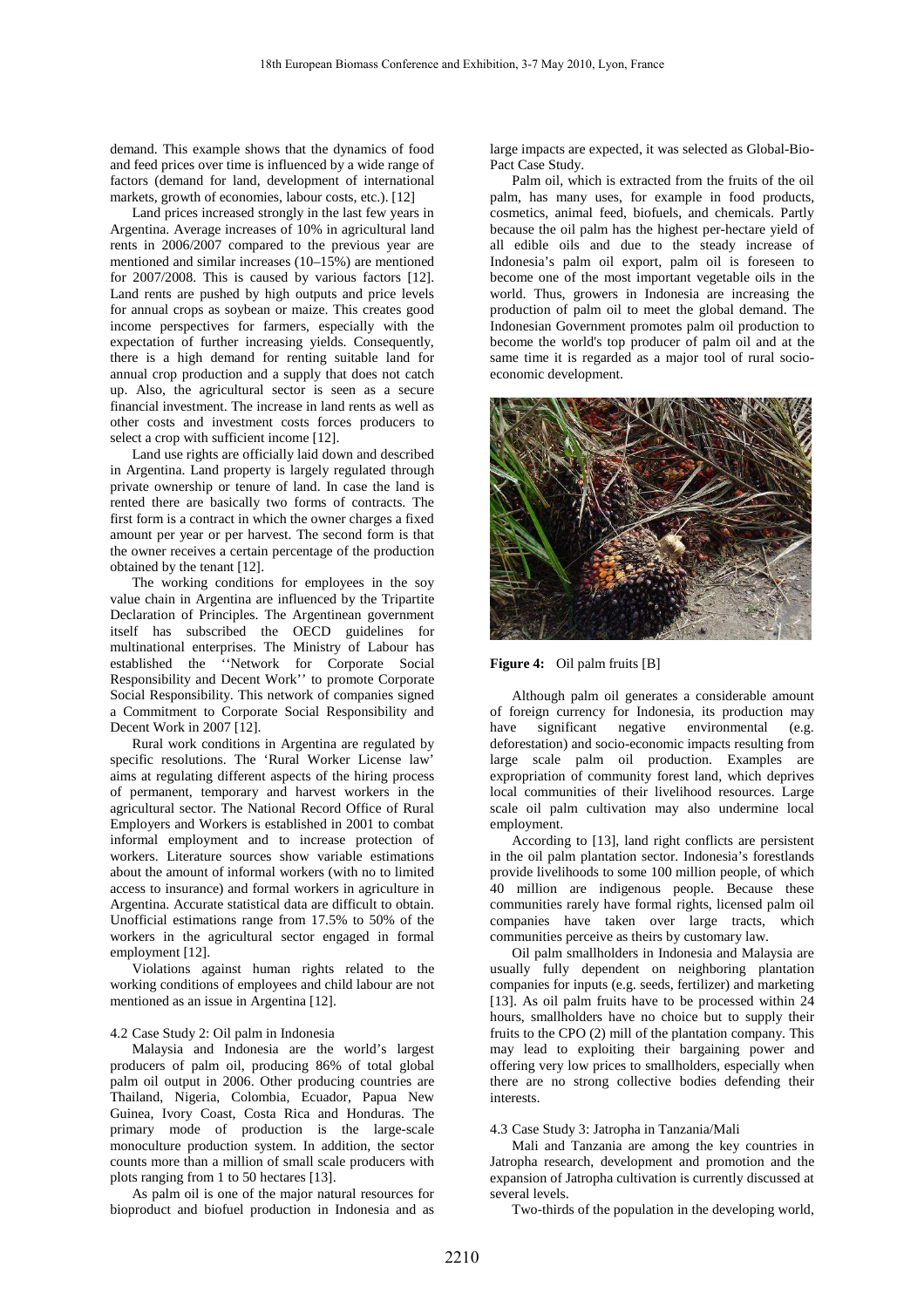where poverty is at its peak, derive their incomes from agriculture. Thus, the cultivation of Jatropha as feedstock for biofuels and bioproducts is considered as large opportunity to improve their economic situation. Traditionally, farmers cultivate the *Jatropha curcas* scrub to produce oil for lighting lamps and manufacturing medicinal soaps. Furthermore, Jatropha serves as insecticide, for medicinal applications, and as firewood.

Jatropha is also increasingly cultivated for biofuel production. At the community level farmers who produce dedicated energy crops can increase their incomes and grow their own supply of affordable and reliable energy for their internal needs. At the national level, cultivating biofuel crops may generate new industries, technologies, jobs and new markets. At the same time, producing more biofuels will reduce energy expenditures and allow developing countries to put more of their resources into health, education and other services for their neediest citizens.



**Figure 5:** Jatropha (Tanzania) [A]

On the other hand, the cultivation of large Jatropha monocultures for industrial use is envisaged by international large scale companies and investors. This may cause negative socio-economic impacts, especially on land tenure issues and national revenues. Many largescale economic models discourage pro-development practices. In order to prevent negative social, economic, and environmental impacts, a sustainability scheme is needed.

Jatropha production has been seen as a tool for local empowerment and poverty alleviation. The benefits of a centralized model for communities are guaranteed markets for seeds and crop management support, which is expected to enhance rural development through job creation, income generation and capability support. However, in comparison a decentralized model is expected to increase the local availability of biodiesel and by-products [14].

Marginal lands are regarded as a potential production area for bioenergy production. Marginal lands are considered to provide little economic or ecological benefits although these lands represent an integral part of the livelihood of the rural poor, to which they supply essential commodities as food, fuel or fodder [2]. Marginal lands are particularly important for women. On marginal lands, women have traditionally grown crops for household consumption, medical uses, etc. The conversion of these lands to plantations might therefore cause the partial or total displacement of women's agricultural activities [9]. Though it is possible for Jatropha to grow on low-productivity land, larger yields on high-productivity lands may cause converting land currently under food production to Jatropha production fields [14].

The low level of agronomic information currently available for Jatropha means that it is difficult to gauge whether a plantation will be high yielding. Failure of a plantation to live up to expected yields may have a significant effect, as local communities may have been promised improved living conditions or farmers may have invested their livelihoods [14].

Because of the variable timing of the ripening, Jatropha seeds are currently harvested by hand. This translates into high labour costs and substantial job creation [14]. However, first attempts to mechanically harvest Jatropha are underway.

Land conflicts are common phenomena in Africa, especially when a large parcel of land is being earmarked for large scale commercial projects such as commercial plantations of Jatropha. This is because boundaries of many properties are not clearly demarcated and land title ownership is generally not well documented. It often only exists as common historical knowledge among elders of the community. It is therefore likely that one of the key constraints that large scale commercial plantations may face is land ownership conflicts [14].



**Figure 6:** Pressing of Jatropha (Tanzania) [A]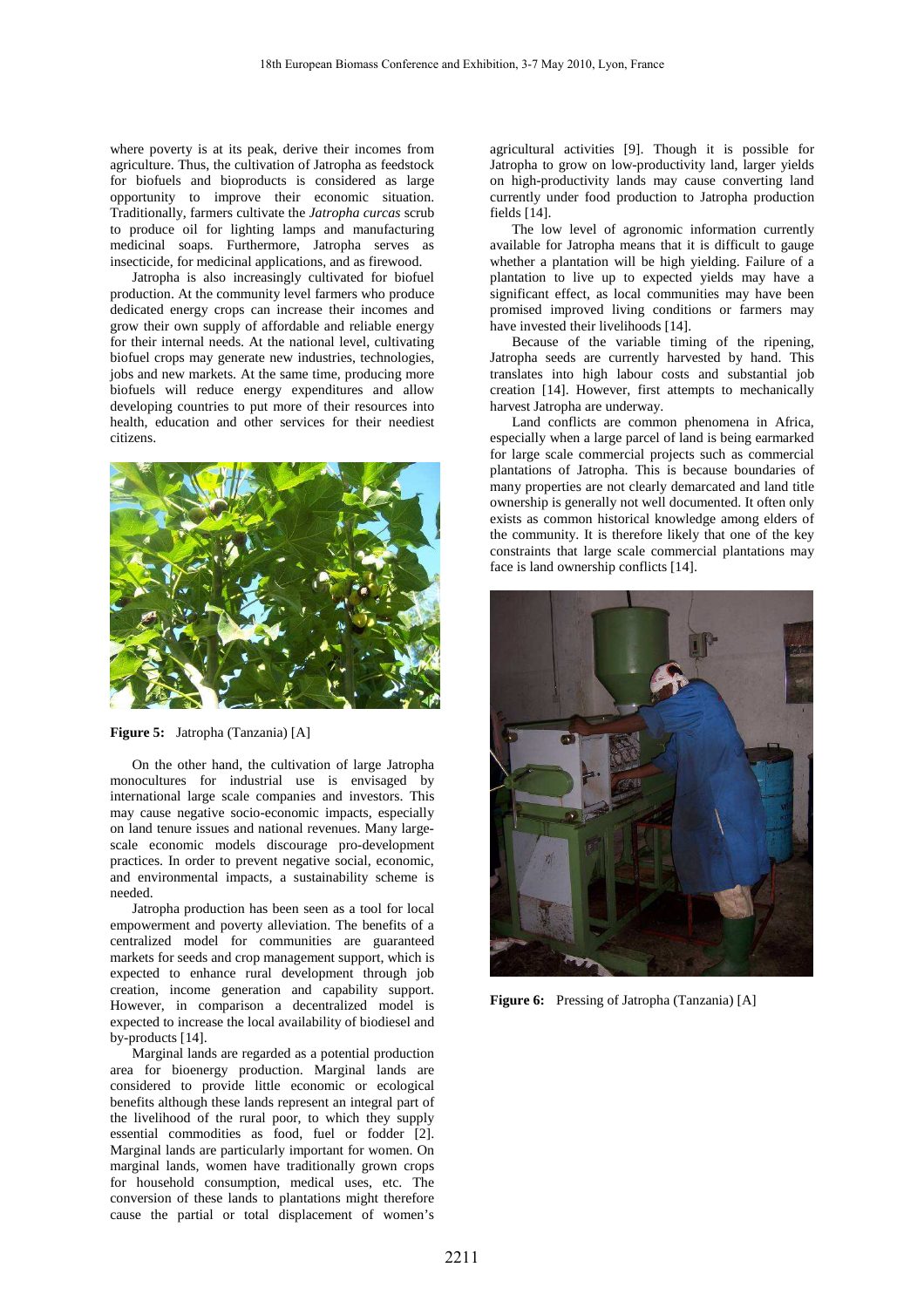4.4 Case Study 4: Sugarcane in Costa Rica/Brazil

Due to the importance of ethanol production from sugarcane in Latin America and the large associated positive and negative socio-economic impacts, Brazil and Costa Rica were selected as Global-Bio-Pact Case Study.

Brazil is the world's second largest producer of ethanol and the world's largest exporter. Also Costa Rica has a considerable ethanol industry producing ethanol from sugarcane. Currently, ethanol is mainly used for biofuel production, but also increasingly for chemical applications such as for ethane/polyethylene production.

The agricultures of Brazil and Costa Rica are characteristically dynamic. Land and production resources have a skewed ownership distribution, and agricultural production is essential for smallholders of rural poor regions. Due to increasing demand of ethanol worldwide, Brazil is expected to expand its sugarcane based ethanol production.

Socio-economic impacts of sugarcane based ethanol production in Brazil and Costa Rica are mainly related to income distribution and land tenure, working conditions, worker rights, and child labour.



**Figure 7:** Sugar cane (Brazil) [A]

Considering increasing large-scale production, impacts on net employment effects may be very significant. For instance, mechanised sugarcane harvesting may have severe impacts on overall employment, but is currently being introduced in the State of São Paulo in order to erase manual cutting of sugarcane which is hard and harmful to health and pollutes the environment. It is estimated that by 2020 the manual cutting of sugar cane in São Paulo will be practically non-existent. It is also anticipated that between 2006 and 2020, the number of employees in the sugar cane industry in that state will be reduced from 260 thousand to 146 thousand workers, even with an increase of 20 thousand employees in manufacturing [15]. Furthermore, the seasonality of jobs in the sector has been decreasing as a consequence of extending harvests and higher levels of mechanization.

With the evolution of the technologies employed, less growth can be observed in labour demand, along with higher required qualifications and an increase in quality of the work performed [15]. Current trends towards increased efficiency and the replacement of laborers suggest that the employment benefits of sugarcane production for landless rural workers will disappear [5]. A sugar cane harvester (a machine), for instance, can replace up to eighty cutters (people).

Another example and area of concern is the income concentration of large scale sugarcane production. Sugarcane and bioethanol production shows significant economies of scale. Thus, there is a gradual transition towards larger capacity units. This trend is aggravated by the low attractiveness of a large number of farming activities and the economic deprivations of some regions where sugarcane production becomes one of the more viable alternatives, compared with traditional crops. In order to preserve small-scale agriculture and its agricultural production model, it has been suggested that biofuel production shall be stimulated in a decentralized manner which allows the market entry of small-scale farmers as biofuel producers [15].

The increasing demand for ethanol production is encouraging the sugar/alcohol industry to expand to other regions. Part of the land use competition is compensated by the intensification of cattle breeding which requires generally less land. However, an effect of the increase on land use competition is price increases.



**Figure 8:** Sugarcane bioethanol plant (Brazil) [A]

4.5 Case Study 5: Lignocellulosic biomass in Europe and North-America

Lignocellulose is a feedstock which can be used for various processes, including different biofuels and bioproducts. However, the current use of lignocellulose is still limited since the conversion processes requires large financial and technical efforts and improvements. Due to the large advantages of lignocellulosic feedstock, namely low prices, availability, and high productivity, its use for 2<sup>nd</sup> generation conversion chains of biofuels and bioproducts, is promoted. These conversion chains include Biomass-to-Liquid (BtL) and  $2<sup>nd</sup>$  generation bioethanol conversion in the biofuel sector as well as the conversion of lignocellulose into bioproducts and bioplastics (biorefinery).

Due to the currently limited use of lignocellulose for the above mentioned technologies, socio-economic and environmental impacts are low at the moment, but are expected to significantly increase in future. Since 2nd generation conversion routes are currently mainly developed in industrialized countries (e.g. USA, Sweden, Germany, Austria), the Global-Bio-Pact Case Study assesses the current and future impacts of lignocellulose for  $2<sup>nd</sup>$  generation biofuels and biorefineries in Europe and North-America. These impacts include mainly effects on employment and on macro- and microeconomics of agricultural markets.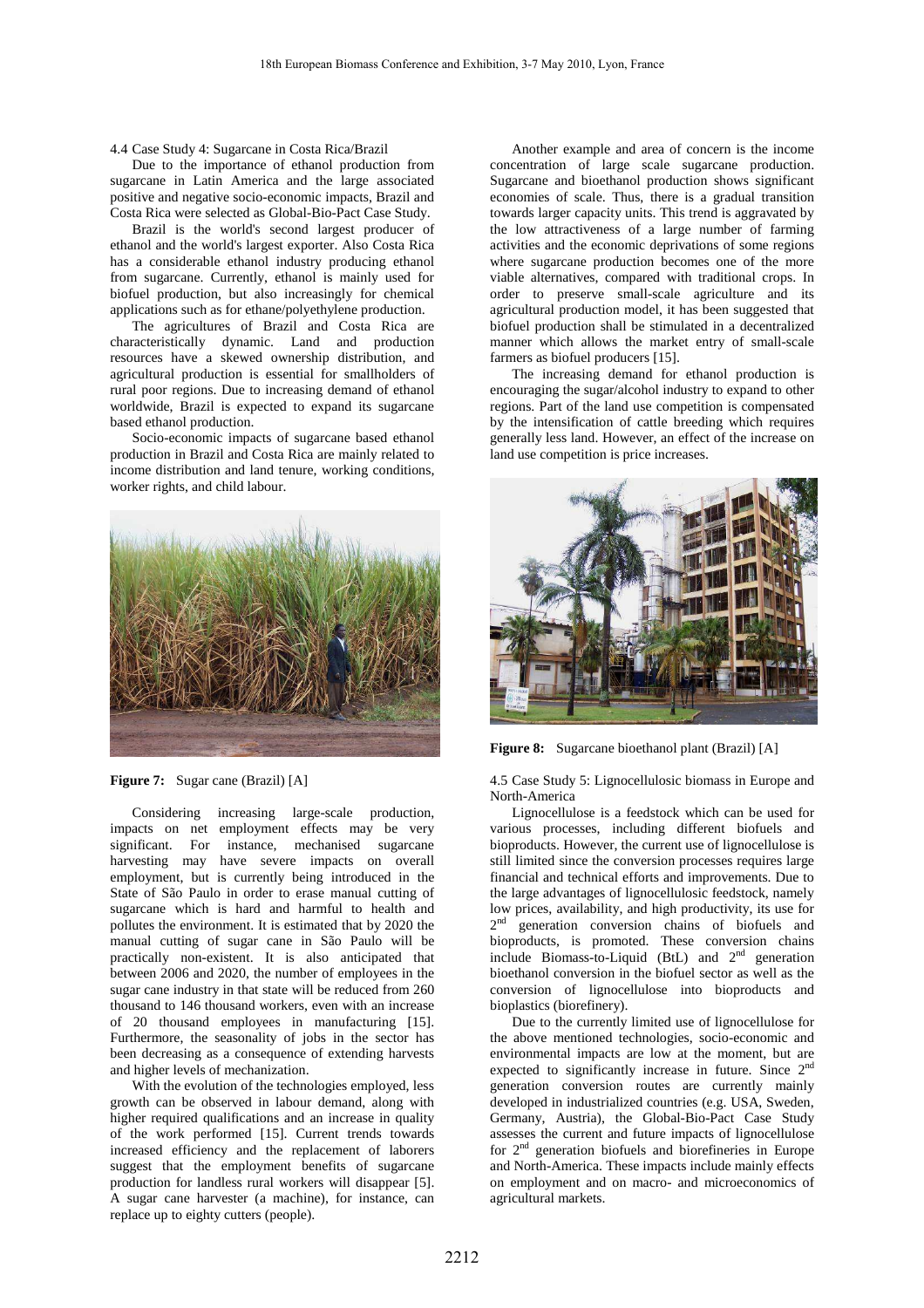

**Figure 9:** Eucalyptus (Argentina) [A]

As the timing and scale of market of lignocellulosic conversion routes are difficult to foresee in developed countries, it is still not clear if and when  $2<sup>nd</sup>$  generation conversion routes will be introduced in developing countries and under which framework conditions. One of the main obstacles will be the high investments for setting up conversion facilities. In addition poor infrastructure, lack of capacity and instable economic conditions present main challenges in developing countries.

Once expanded to developing countries, bioenergy and bio-products from lignocellulosic feedstock may have large impacts especially for local people, economies, and farmers due to competition between 1<sup>st</sup> and 2<sup>nd</sup> generation conversion technologies, between large-scale (industrial) and small-scale conversion concepts, as well as between centralised versus decentralised approaches.

An important issue which determines the overall sustainability of lignocellulosic conversion routes is the choice of the feedstock origin. Thus, the impacts will be largely influenced by whether the feedstock is specifically cultivated (e.g. short rotation woody crops) or if it is waste material, such as from forestry or from other conversion processes (e.g. bagasse from sugarcane).



**Figure 10:** Lignocellulosic bioethanol plant (Spain) [A]

### 5 CONCLUSION

The present paper gave an introduction to the activities of the Global-Bio-Pact project and provided an overview on different socio-economic impacts of biofuel and bioproduct value chains.

It can be concluded that these value chains are associated with both positive and negative impacts. Due to the limitation of fossil resources, there is no other option than to use biomass based products and fuels as substitute of fossil counterparts in the long term. Thus the question is not if biofuels and bioproducts shall be used in the future, but rather how the negative impacts can be minimised and the positive impacts increased.

In order to ensure sustainable production of biofuels and bioproducts several tools exist. The most important measure would be to enforce national and international legislation, not only on biomass use, but also on associated laws (environment, energy, agriculture, labour, working conditions, safety measures, etc.). However, since this enforcement is not fulfilled in several countries, another tool would be certification of biofuels and bioproducts as initiated by several initiatives. Thereby the consideration of social criteria in comparison to environmental criteria is more difficult and challenging.

The Global-Bio-Pact project, which has just recently started, will contribute to improve the introduction of social aspects in biofuel and bioproduct certification schemes.

### 6 REFERENCES

- [1] RED (2009) Directive 2009/28/EC of the European Parliament and of the Council of 23 April 2009 on the promotion of the use of energy from renewable sources and amending and subsequently repealing Directives 2001/77/EC and 2003/30/EC. - Official Journal of the European Union; L 140/16 - L 140/62
- [2] Rossi A. and Lambrou Y., Gender and equity issues in liquid biofuels production: Minimizing the risks to maximize the opportunities. 2008, Food and Agriculture Organization of the United Nations: Rome.
- [3] Eisentraut A., Sustainable Production of Second Generation Biofuels. Potential and perspectives in major economies and developing countries. 2010, International Energy Agency IEA: Paris, France.
- [4] RUTZ D., JANSSEN R. (2009) Intercultural aspects of bioethanol and biodiesel sustainability in Latin America. - Proceedings of the 17th European Biomass Conference and Exhibition; pp. 2356- 2363; ISBN 978-88-89407-57-3
- [5] Vanwey L., Social and distributional impacts of biofuel production, in Biofuels: Environmental consequences and interactions with changing land use. Proceedings of the Sicentific Committee on<br>Problems of the Environment (SCOPE) Problems of the Environment (SCOPE) International Biofuels Rapid Assessment. 2009: Gummersbach, Germany. p. p.205-214.
- [6] Dam J. van, et al., Large-scale bioenergy production from soybeans and switchgrass in Argentina: Part A: Potential and economic feasibility for national and international markets Journal of Renewable and Sustainable Energy Reviews, 2009.